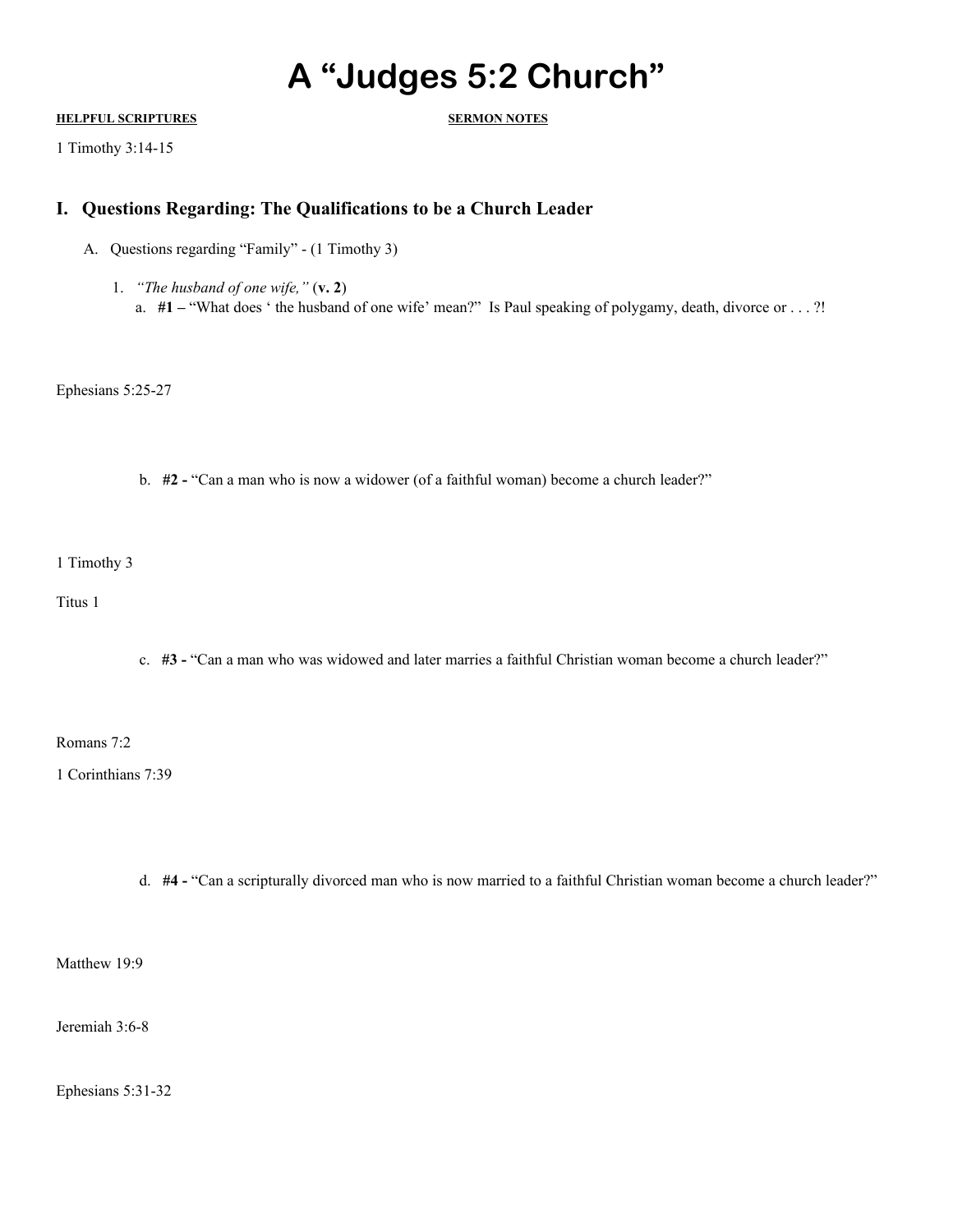- 2. **#5** Questions about Leaders' Wives, (**v. 11**)
	- a. *"Women* **[wives]** *must likewise be dignified, not malicious gossips, but temperate, faithful in all things"*

- 3. **#6** Questions about the Children of Church Leaders, (**vs. 4-5**)
	- a. "Must his children remain faithful to the Lord their whole lives for their father to remain qualified to serve?"

1 Timothy 3:4

Acts 16:14-15

Acts 16:31-32

b. (**1 Tim. 3:4b**), *"*Since the text says, *'Children,'* must he have more than one child in order to be qualified to serve?*"*

Genesis 21:7

Titus 2:4

1 Timothy 5:4

**CONCLUSIONS:**

**Mark 16:16**